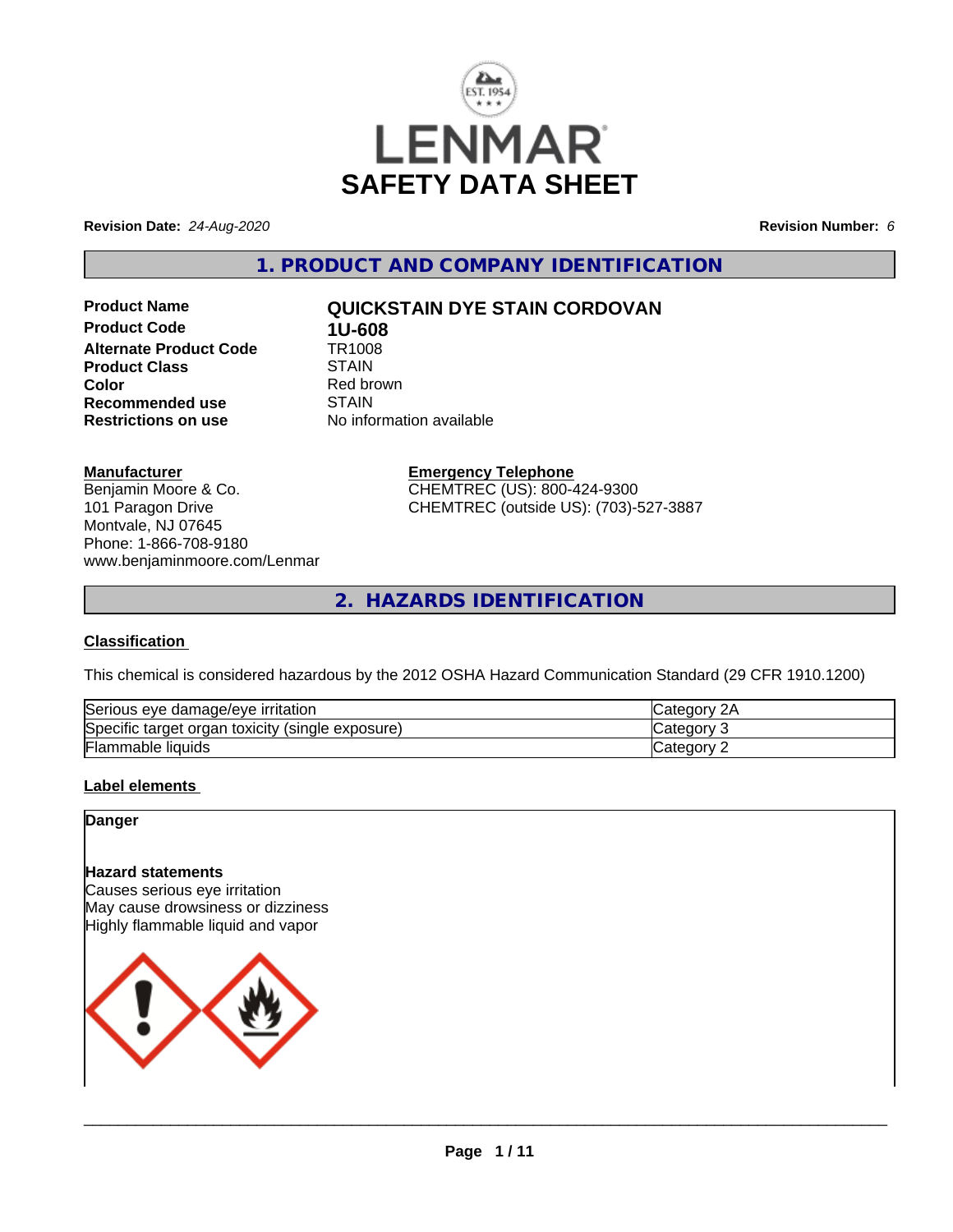## **Appearance** liquid **Odor** solvent

#### **Precautionary Statements - Prevention**

Wash face, hands and any exposed skin thoroughly after handling

Avoid breathing dust/fume/gas/mist/vapors/spray

Use only outdoors or in a well-ventilated area

Keep away from heat, hot surfaces, sparks, open flames and other ignition sources. No smoking

Keep container tightly closed

Ground/bond container and receiving equipment

Use explosion-proof electrical/ventilating/lighting/equipment

Use only non-sparking tools

Take precautionary measures against static discharge

Wear protective gloves/protective clothing/eye protection/face protection

Keep cool

# **Eyes**

IF IN EYES: Rinse cautiously with water for several minutes. Remove contact lenses, if present and easy to do. Continue rinsing

 $\overline{\phantom{a}}$  ,  $\overline{\phantom{a}}$  ,  $\overline{\phantom{a}}$  ,  $\overline{\phantom{a}}$  ,  $\overline{\phantom{a}}$  ,  $\overline{\phantom{a}}$  ,  $\overline{\phantom{a}}$  ,  $\overline{\phantom{a}}$  ,  $\overline{\phantom{a}}$  ,  $\overline{\phantom{a}}$  ,  $\overline{\phantom{a}}$  ,  $\overline{\phantom{a}}$  ,  $\overline{\phantom{a}}$  ,  $\overline{\phantom{a}}$  ,  $\overline{\phantom{a}}$  ,  $\overline{\phantom{a}}$ 

If eye irritation persists: Get medical advice/attention

**Skin**

IF ON SKIN (or hair): Remove/Take off immediately all contaminated clothing. Rinse skin with water/shower **Inhalation**

IF INHALED: Remove victim to fresh air and keep at rest in a position comfortable for breathing

Call a POISON CENTER or doctor/physician if you feel unwell

**Fire**

In case of fire: Use CO2, dry chemical, or foam for extinction

#### **Precautionary Statements - Storage**

Store in a well-ventilated place. Keep container tightly closed Store locked up

#### **Precautionary Statements - Disposal**

Dispose of contents/container to an approved waste disposal plant

#### **Hazards not otherwise classified (HNOC)**

Not applicable

#### **Other information**

No information available

# **3. COMPOSITION INFORMATION ON COMPONENTS**

| <b>Phome</b><br>name<br>. | NO<br>uni         | О.<br>---<br>,,                   |
|---------------------------|-------------------|-----------------------------------|
| atonc<br>~<br>50 J I I    | --<br>-n4-<br>. . | 10 <sup>c</sup><br>ΩE<br>.uu<br>ື |

# **4. FIRST AID MEASURES**

#### **Description of first aid measures**

**General Advice** If symptoms persist, call a physician. Show this safety data sheet to the doctor in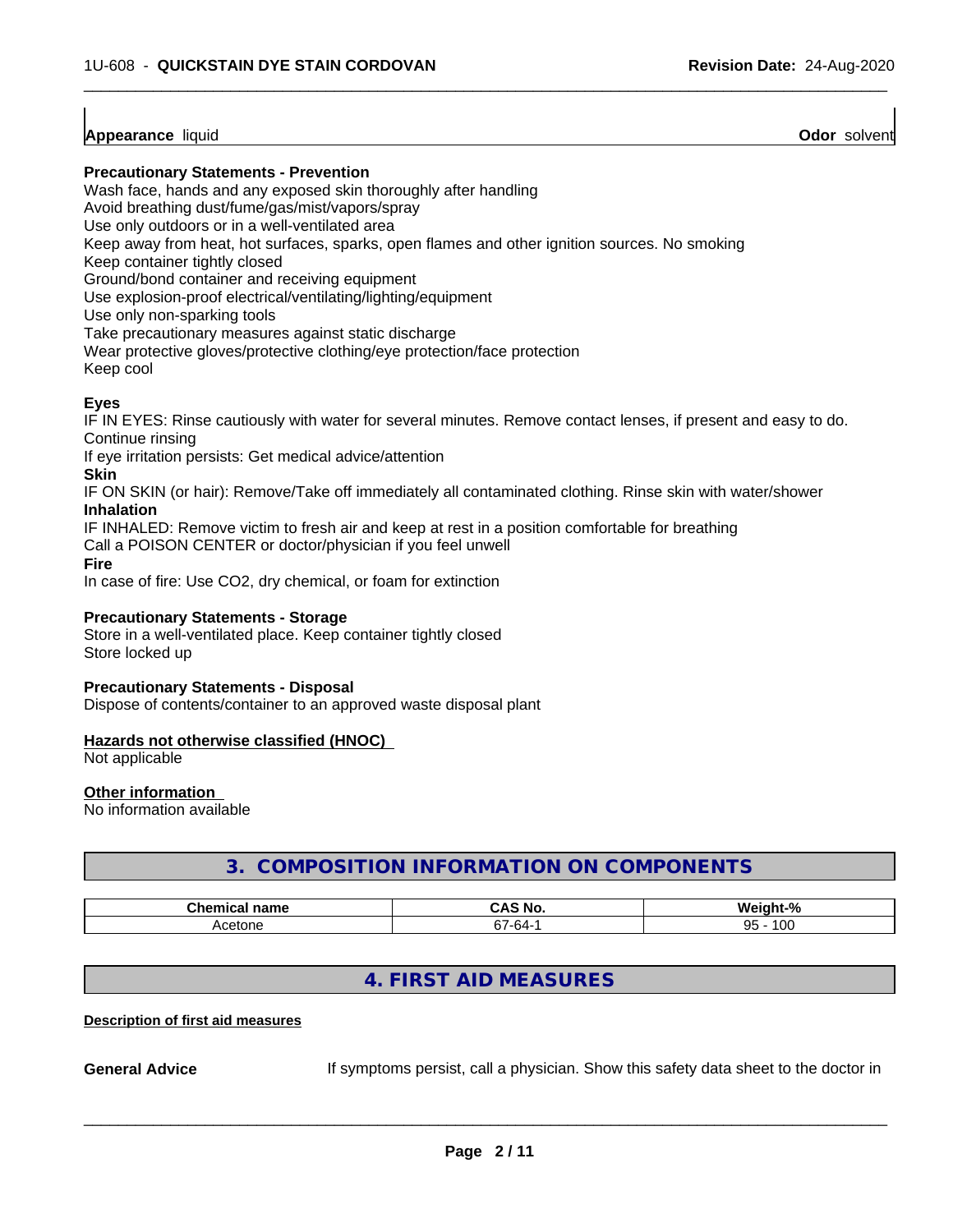attendance.

| <b>Notes To Physician</b>                        | Treat symptomatically.                                                                                                                                                                                                  |
|--------------------------------------------------|-------------------------------------------------------------------------------------------------------------------------------------------------------------------------------------------------------------------------|
| <b>Most Important</b><br><b>Symptoms/Effects</b> | No information available.                                                                                                                                                                                               |
| <b>Protection Of First-Aiders</b>                | Use personal protective equipment.                                                                                                                                                                                      |
| Ingestion                                        | Clean mouth with water and afterwards drink plenty of water. Do not induce<br>vomiting without medical advice. Never give anything by mouth to an unconscious<br>person. Consult a physician.                           |
| <b>Inhalation</b>                                | Move to fresh air. If symptoms persist, call a physician.<br>If not breathing, give artificial respiration. Call a physician immediately.                                                                               |
| <b>Skin Contact</b>                              | Wash off immediately with soap and plenty of water removing all contaminated<br>clothes and shoes. If skin irritation persists, call a physician.                                                                       |
| <b>Eye Contact</b>                               | Immediately flush with plenty of water. After initial flushing, remove any contact<br>lenses and continue flushing for at least 15 minutes. Keep eye wide open while<br>rinsing. If symptoms persist, call a physician. |
|                                                  |                                                                                                                                                                                                                         |

 $\overline{\phantom{a}}$  ,  $\overline{\phantom{a}}$  ,  $\overline{\phantom{a}}$  ,  $\overline{\phantom{a}}$  ,  $\overline{\phantom{a}}$  ,  $\overline{\phantom{a}}$  ,  $\overline{\phantom{a}}$  ,  $\overline{\phantom{a}}$  ,  $\overline{\phantom{a}}$  ,  $\overline{\phantom{a}}$  ,  $\overline{\phantom{a}}$  ,  $\overline{\phantom{a}}$  ,  $\overline{\phantom{a}}$  ,  $\overline{\phantom{a}}$  ,  $\overline{\phantom{a}}$  ,  $\overline{\phantom{a}}$ 

**5. FIRE-FIGHTING MEASURES**

| <b>Flammable Properties</b>                                                      | Vapors may travel considerable distance to a source of<br>ignition and flash back. Vapors may cause flash fire.                                                                                                                                                                                |
|----------------------------------------------------------------------------------|------------------------------------------------------------------------------------------------------------------------------------------------------------------------------------------------------------------------------------------------------------------------------------------------|
| <b>Suitable Extinguishing Media</b>                                              | Foam, dry powder or water. Use extinguishing measures<br>that are appropriate to local circumstances and the<br>surrounding environment.                                                                                                                                                       |
| Protective equipment and precautions for firefighters                            | As in any fire, wear self-contained breathing apparatus<br>pressure-demand, MSHA/NIOSH (approved or equivalent)<br>and full protective gear.                                                                                                                                                   |
| <b>Hazardous combustion products</b>                                             | Burning may result in carbon dioxide, carbon monoxide<br>and other combustion products of varying composition<br>which may be toxic and/or irritating.                                                                                                                                         |
| <b>Specific Hazards Arising From The Chemical</b>                                | Flammable. Flash back possible over considerable<br>distance. Keep product and empty container away from<br>heat and sources of ignition. Closed containers may<br>rupture if exposed to fire or extreme heat. Thermal<br>decomposition can lead to release of irritating gases and<br>vapors. |
| Sensitivity to mechanical impact                                                 | No.                                                                                                                                                                                                                                                                                            |
| Sensitivity to static discharge                                                  | Yes                                                                                                                                                                                                                                                                                            |
| <b>Flash Point Data</b><br>Flash point (°F)<br>Flash Point (°C)<br><b>Method</b> | 3<br>$-16$<br><b>PMCC</b>                                                                                                                                                                                                                                                                      |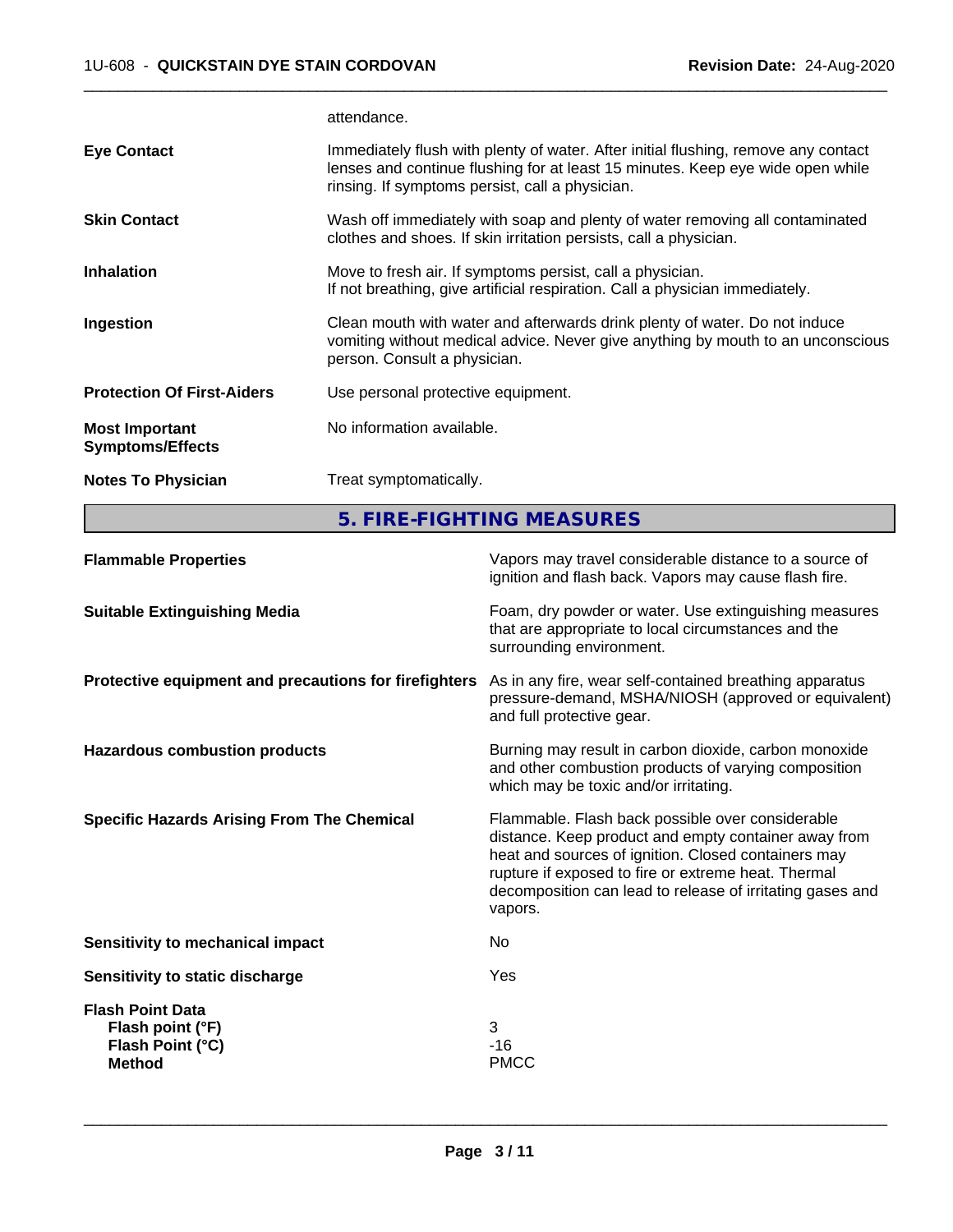#### **Flammability Limits In Air**

| Lower flammability limit:        |  |
|----------------------------------|--|
| <b>Upper flammability limit:</b> |  |

**Not available Not available** 

 $\overline{\phantom{a}}$  ,  $\overline{\phantom{a}}$  ,  $\overline{\phantom{a}}$  ,  $\overline{\phantom{a}}$  ,  $\overline{\phantom{a}}$  ,  $\overline{\phantom{a}}$  ,  $\overline{\phantom{a}}$  ,  $\overline{\phantom{a}}$  ,  $\overline{\phantom{a}}$  ,  $\overline{\phantom{a}}$  ,  $\overline{\phantom{a}}$  ,  $\overline{\phantom{a}}$  ,  $\overline{\phantom{a}}$  ,  $\overline{\phantom{a}}$  ,  $\overline{\phantom{a}}$  ,  $\overline{\phantom{a}}$ 

**NFPA Health:** 1 **Flammability:** 3 **Instability:** 0 **Special:** Not Applicable

### **NFPA Legend**

- 0 Not Hazardous
- 1 Slightly
- 2 Moderate
- 3 High
- 4 Severe

*The ratings assigned are only suggested ratings, the contractor/employer has ultimate responsibilities for NFPA ratings where this system is used.*

*Additional information regarding the NFPA rating system is available from the National Fire Protection Agency (NFPA) at www.nfpa.org.*

# **6. ACCIDENTAL RELEASE MEASURES**

| <b>Personal Precautions</b>      | Remove all sources of ignition. Take precautions to prevent flashback. Ground<br>and bond all containers and handling equipment. Take precautionary measures<br>against static discharges. Ensure adequate ventilation. Avoid contact with skin,<br>eyes and clothing. Use personal protective equipment.  |
|----------------------------------|------------------------------------------------------------------------------------------------------------------------------------------------------------------------------------------------------------------------------------------------------------------------------------------------------------|
| <b>Other Information</b>         | Prevent further leakage or spillage if safe to do so. Do not allow material to<br>contaminate ground water system. Prevent product from entering drains. Do not<br>flush into surface water or sanitary sewer system. Local authorities should be<br>advised if significant spillages cannot be contained. |
| <b>Environmental precautions</b> | See Section 12 for additional Ecological Information.                                                                                                                                                                                                                                                      |
| <b>Methods for Cleaning Up</b>   | Dam up. Soak up with inert absorbent material. Use a non-sparking or explosion<br>proof means to transfer material to a sealed, appropriate container for disposal.<br>Clean contaminated surface thoroughly.                                                                                              |

**7. HANDLING AND STORAGE**

| Handling                      | Avoid contact with skin, eyes and clothing. Wear personal protective equipment.<br>Do not breathe vapors or spray mist. Use only in ventilated areas. Prevent vapor<br>build-up by providing adequate ventilation during and after use.                                                                                                                                                                                                        |
|-------------------------------|------------------------------------------------------------------------------------------------------------------------------------------------------------------------------------------------------------------------------------------------------------------------------------------------------------------------------------------------------------------------------------------------------------------------------------------------|
|                               | Take precautionary measures against static discharges. To avoid ignition of<br>vapors by static electricity discharge, all metal parts of the equipment must be<br>grounded. Keep away from heat, sparks and flame. Do not smoke. Extinguish all<br>flames and pilot lights, and turn off stoves, heaters, electric motors and other<br>sources of ignition during use and until all vapors are gone. Ignition and/or flash<br>back may occur. |
| <b>Storage</b>                | Keep containers tightly closed in a dry, cool and well-ventilated place. Keep away<br>from heat. Keep away from open flames, hot surfaces and sources of ignition.<br>Keep in properly labeled containers. Keep out of the reach of children.                                                                                                                                                                                                  |
| <b>Incompatible Materials</b> | Incompatible with strong acids and bases and strong oxidizing agents.                                                                                                                                                                                                                                                                                                                                                                          |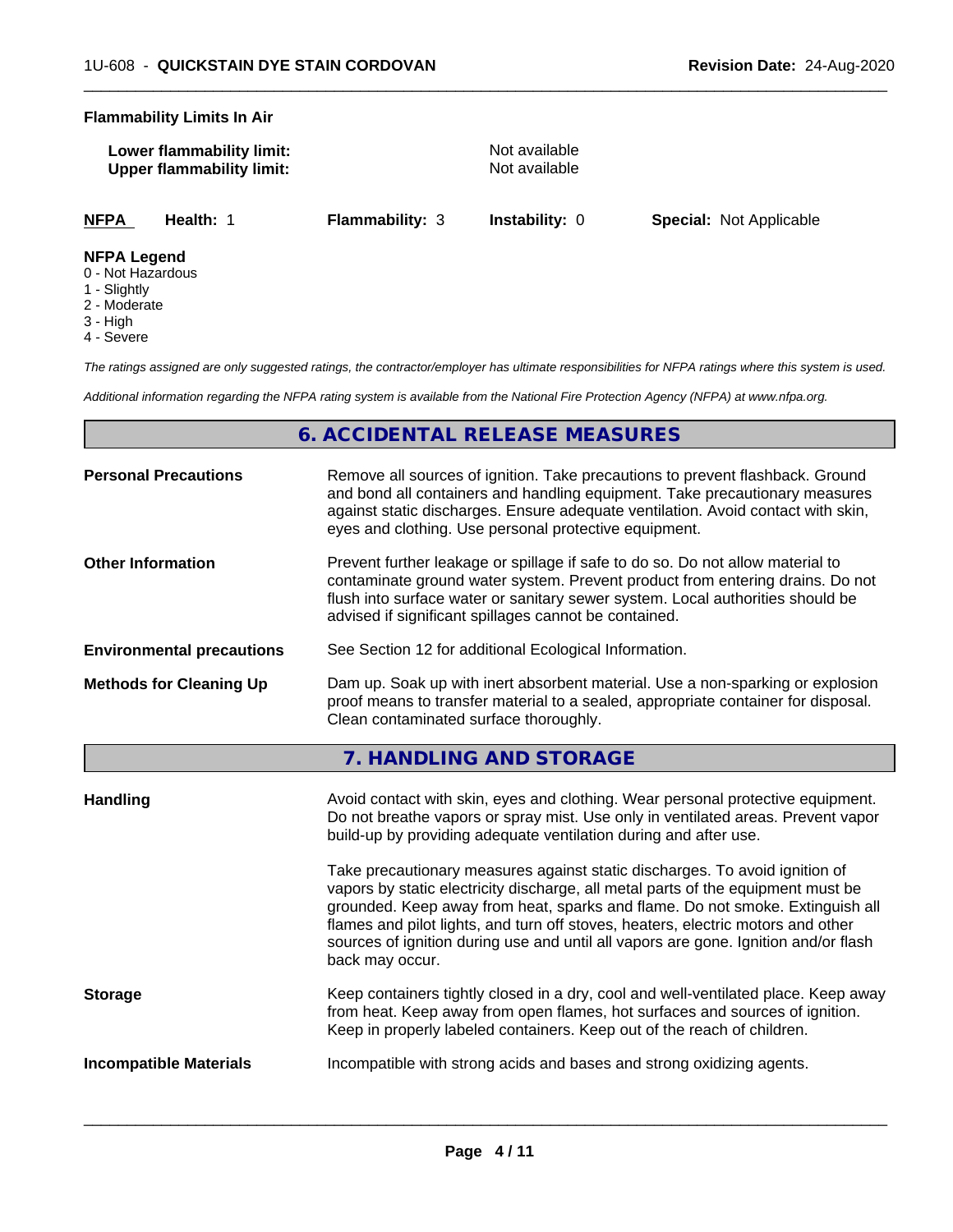**Technical measures/Precautions**Ensure adequate ventilation. Use only where airflow will keep vapors from building up in or near the work area in adjoining rooms. Comply with all national, state, and local codes pertaining to the storage, handling, dispensing and disposal of flammable liquids.

> Dissipate static electricity during transfer by grounding and bonding containers and equipment before transferring material. All equipment should be non-sparking and explosion proof. Use explosion proof electrical equipment for ventilation, lighting and material handling.

 $\overline{\phantom{a}}$  ,  $\overline{\phantom{a}}$  ,  $\overline{\phantom{a}}$  ,  $\overline{\phantom{a}}$  ,  $\overline{\phantom{a}}$  ,  $\overline{\phantom{a}}$  ,  $\overline{\phantom{a}}$  ,  $\overline{\phantom{a}}$  ,  $\overline{\phantom{a}}$  ,  $\overline{\phantom{a}}$  ,  $\overline{\phantom{a}}$  ,  $\overline{\phantom{a}}$  ,  $\overline{\phantom{a}}$  ,  $\overline{\phantom{a}}$  ,  $\overline{\phantom{a}}$  ,  $\overline{\phantom{a}}$ 

**8. EXPOSURE CONTROLS/PERSONAL PROTECTION**

#### **Exposure Limits**

| <b>Chemical name</b> | <b>ACGIH</b><br>L | <b>OSHA PEL</b>                |
|----------------------|-------------------|--------------------------------|
| Acetone              | STEL: 500 ppm     | <b>TWA</b><br>1000<br>J ppm -  |
|                      | TWA: 250 ppm      | TWA<br>$2400 \; \text{ma/m}^3$ |

**Legend**

ACGIH - American Conference of Governmental Industrial Hygienists Exposure Limits OSHA - Occupational Safety & Health Administration Exposure Limits N/E - Not Established

| Appropriate engineering<br>controls  |                                                                                                                                                                                                                                                                                                                                                                     |
|--------------------------------------|---------------------------------------------------------------------------------------------------------------------------------------------------------------------------------------------------------------------------------------------------------------------------------------------------------------------------------------------------------------------|
| <b>Engineering Measures</b>          | Ensure adequate ventilation, especially in confined areas.                                                                                                                                                                                                                                                                                                          |
| <b>Personal Protective Equipment</b> |                                                                                                                                                                                                                                                                                                                                                                     |
| <b>Eye/Face Protection</b>           | Safety glasses with side-shields. If splashes are likely to occur, wear:. Tightly<br>fitting safety goggles.                                                                                                                                                                                                                                                        |
| <b>Skin Protection</b>               | Long sleeved clothing. Protective gloves.                                                                                                                                                                                                                                                                                                                           |
| <b>Respiratory Protection</b>        | Use only with adequate ventilation. In operations where exposure limits are<br>exceeded, use a NIOSH approved respirator that has been selected by a<br>technically qualified person for the specific work conditions. When spraying the<br>product or applying in confined areas, wear a NIOSH approved respirator<br>specified for paint spray or organic vapors. |
| <b>Hygiene Measures</b>              | Avoid contact with skin, eyes and clothing. Remove and wash contaminated<br>clothing before re-use. Wash thoroughly after handling.                                                                                                                                                                                                                                 |

## **9. PHYSICAL AND CHEMICAL PROPERTIES**

| Appearance              | liquid                   |
|-------------------------|--------------------------|
| Odor                    | solvent                  |
| <b>Odor Threshold</b>   | No information available |
| Density (Ibs/gal)       | $6.6 - 6.7$              |
| <b>Specific Gravity</b> | $0.79 - 0.81$            |
| рH                      | No information available |
| <b>Viscosity (cps)</b>  | No information available |
| Solubility(ies)         | No information available |
| <b>Water solubility</b> | No information available |
| <b>Evaporation Rate</b> | No information available |
| Vapor pressure          | No information available |
| Vapor density           | No information available |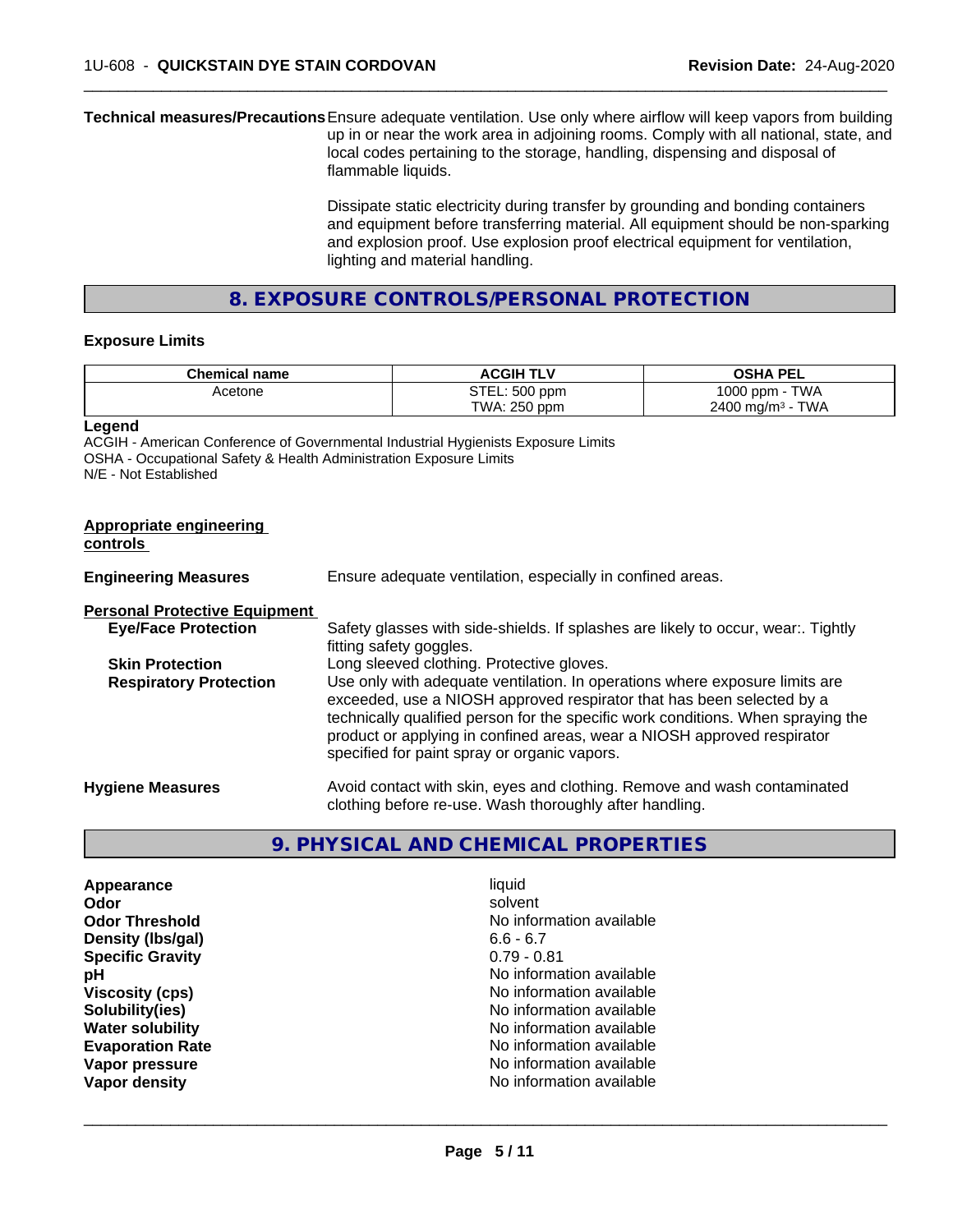| Wt. % Solids                         | $0 - 10$                 |
|--------------------------------------|--------------------------|
| Vol. % Solids                        | $0 - 10$                 |
| Wt. % Volatiles                      | $90 - 100$               |
| <b>Vol. % Volatiles</b>              | $90 - 100$               |
| <b>VOC Regulatory Limit (g/L)</b>    | 0                        |
| <b>Boiling Point (°F)</b>            | 136                      |
| <b>Boiling Point (°C)</b>            | 58                       |
| Freezing point (°F)                  | No information available |
| <b>Freezing Point (°C)</b>           | No information available |
| Flash point (°F)                     | 3                        |
| Flash Point (°C)                     | -16                      |
| <b>Method</b>                        | <b>PMCC</b>              |
| Flammability (solid, gas)            | Not applicable           |
| <b>Upper flammability limit:</b>     | No information available |
| Lower flammability limit:            | No information available |
| <b>Autoignition Temperature (°F)</b> | No information available |
| <b>Autoignition Temperature (°C)</b> | No information available |
| Decomposition Temperature (°F)       | No information available |
| Decomposition Temperature (°C)       | No information available |
| <b>Partition coefficient</b>         | No information available |
|                                      |                          |

## **10. STABILITY AND REACTIVITY**

 $\overline{\phantom{a}}$  ,  $\overline{\phantom{a}}$  ,  $\overline{\phantom{a}}$  ,  $\overline{\phantom{a}}$  ,  $\overline{\phantom{a}}$  ,  $\overline{\phantom{a}}$  ,  $\overline{\phantom{a}}$  ,  $\overline{\phantom{a}}$  ,  $\overline{\phantom{a}}$  ,  $\overline{\phantom{a}}$  ,  $\overline{\phantom{a}}$  ,  $\overline{\phantom{a}}$  ,  $\overline{\phantom{a}}$  ,  $\overline{\phantom{a}}$  ,  $\overline{\phantom{a}}$  ,  $\overline{\phantom{a}}$ 

| <b>Reactivity</b>                         | No data available                                                                                                         |
|-------------------------------------------|---------------------------------------------------------------------------------------------------------------------------|
| <b>Chemical Stability</b>                 | Stable under normal conditions. Hazardous polymerisation<br>does not occur.                                               |
| <b>Conditions to avoid</b>                | Keep away from open flames, hot surfaces, static<br>electricity and sources of ignition. Sparks. Elevated<br>temperature. |
| <b>Incompatible Materials</b>             | Incompatible with strong acids and bases and strong<br>oxidizing agents.                                                  |
| <b>Hazardous Decomposition Products</b>   | Thermal decomposition can lead to release of irritating<br>gases and vapors.                                              |
| <b>Possibility of hazardous reactions</b> | None under normal conditions of use.                                                                                      |

**11. TOXICOLOGICAL INFORMATION**

**Product Information**

#### **Information on likely routes of exposure**

**Principal Routes of Exposure** Eye contact, skin contact and inhalation.

**Acute Toxicity** 

**Product Information** Repeated or prolonged exposure to organic solvents may lead to permanent brain and nervous system damage. Intentional misuse by deliberately concentrating and inhaling vapors may be harmful or fatal.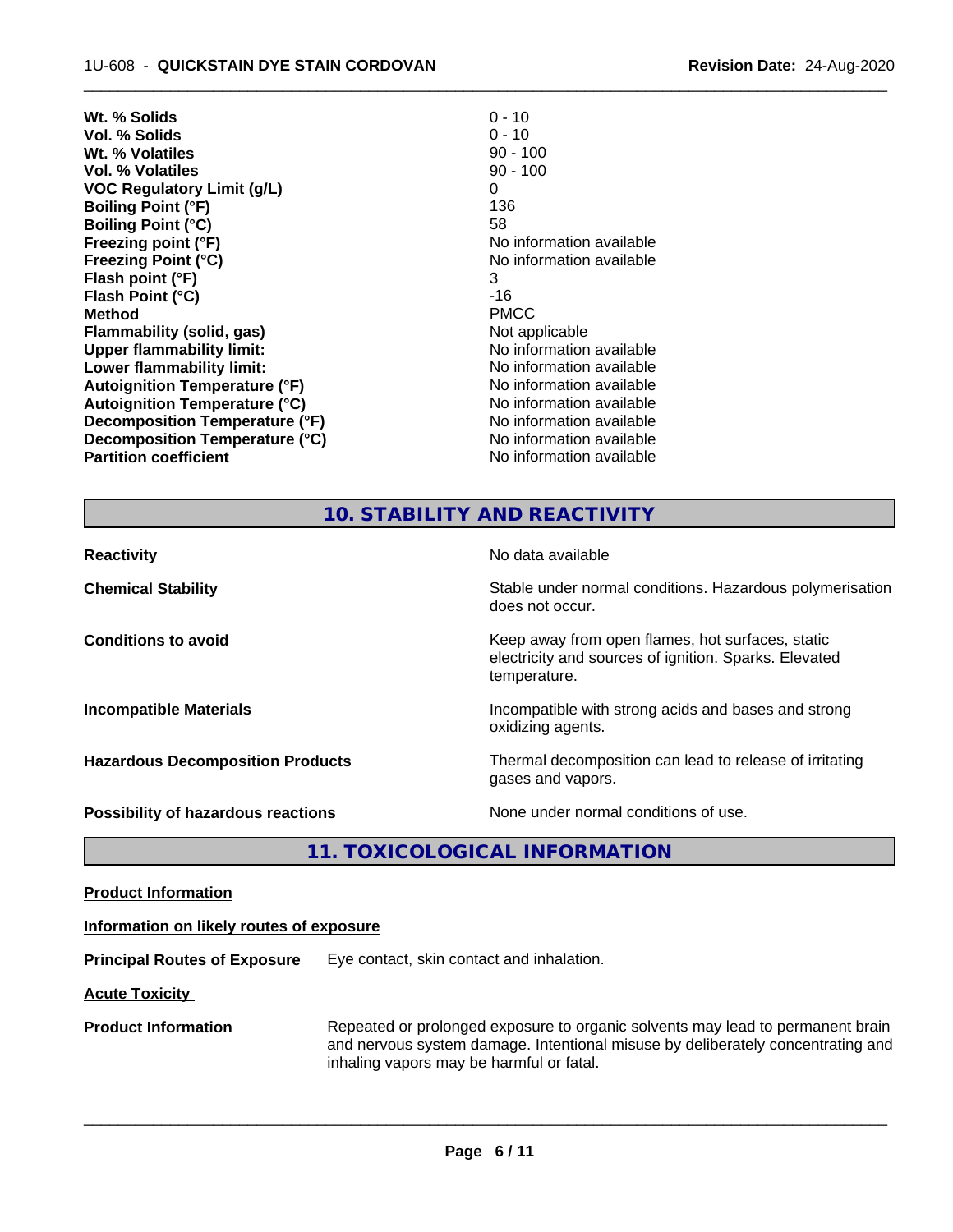### **Symptoms related to the physical,chemical and toxicological characteristics**

| <b>Symptoms</b>                 | No information available                                                                                                                                                                                                                                      |
|---------------------------------|---------------------------------------------------------------------------------------------------------------------------------------------------------------------------------------------------------------------------------------------------------------|
|                                 | Delayed and immediate effects as well as chronic effects from short and long-term exposure                                                                                                                                                                    |
| Eye contact                     | Contact with eyes may cause irritation.                                                                                                                                                                                                                       |
| <b>Skin contact</b>             | May cause skin irritation and/or dermatitis. Prolonged skin contact may defat the                                                                                                                                                                             |
|                                 | skin and produce dermatitis.                                                                                                                                                                                                                                  |
| Ingestion                       | Harmful if swallowed. Ingestion may cause irritation to mucous membranes. Small<br>amounts of this product aspirated into the respiratory system during ingestion or<br>vomiting may cause mild to severe pulmonary injury, possibly progressing to<br>death. |
| <b>Inhalation</b>               | Harmful by inhalation. High vapor / aerosol concentrations are irritating to the<br>eyes, nose, throat and lungs and may cause headaches, dizziness, drowsiness,<br>unconsciousness, and other central nervous system effects.                                |
| <b>Sensitization</b>            | No information available                                                                                                                                                                                                                                      |
| <b>Neurological Effects</b>     | No information available.                                                                                                                                                                                                                                     |
| <b>Mutagenic Effects</b>        | No information available.                                                                                                                                                                                                                                     |
| <b>Reproductive Effects</b>     | No information available.                                                                                                                                                                                                                                     |
| <b>Developmental Effects</b>    | No information available.                                                                                                                                                                                                                                     |
| <b>Target organ effects</b>     | No information available.                                                                                                                                                                                                                                     |
| <b>STOT - repeated exposure</b> | Causes damage to organs through prolonged or repeated exposure if inhaled,<br>May cause disorder and damage to the, liver, kidney, spleen, blood.                                                                                                             |
| <b>STOT - single exposure</b>   | May cause disorder and damage to the, Respiratory system, Central nervous<br>system.                                                                                                                                                                          |
| Other adverse effects           | No information available.                                                                                                                                                                                                                                     |
| <b>Aspiration Hazard</b>        | May be harmful if swallowed and enters airways. Small amounts of this product<br>aspirated into the respiratory system during ingestion or vomiting may cause mild<br>to severe pulmonary injury, possibly progressing to death.                              |

 $\overline{\phantom{a}}$  ,  $\overline{\phantom{a}}$  ,  $\overline{\phantom{a}}$  ,  $\overline{\phantom{a}}$  ,  $\overline{\phantom{a}}$  ,  $\overline{\phantom{a}}$  ,  $\overline{\phantom{a}}$  ,  $\overline{\phantom{a}}$  ,  $\overline{\phantom{a}}$  ,  $\overline{\phantom{a}}$  ,  $\overline{\phantom{a}}$  ,  $\overline{\phantom{a}}$  ,  $\overline{\phantom{a}}$  ,  $\overline{\phantom{a}}$  ,  $\overline{\phantom{a}}$  ,  $\overline{\phantom{a}}$ 

### **Numerical measures of toxicity**

#### **The following values are calculated based on chapter 3.1 of the GHS document**

| <b>ATEmix (oral)</b>                 | 5926 mg/ka |
|--------------------------------------|------------|
| <b>ATEmix (dermal)</b>               | 3065 mg/kg |
| <b>ATEmix (inhalation-dust/mist)</b> | 102.4 ma/L |

#### **Component Information**

| Chemical name | Oral LD50           | Dermal LD50           | <b>Inhalation LC50</b>                  |
|---------------|---------------------|-----------------------|-----------------------------------------|
| Acetone       | Rat<br>= 5800 mg/kg | Rabbit<br>15700 mg/kg | (Rat)8 h<br>$= 50100$ mg/m <sup>3</sup> |
| 67-64-1       |                     |                       |                                         |

## **Chronic Toxicity**

#### **Carcinogenicity**

*There are no known carcinogenic chemicals in this product above reportable levels.*

# **12. ECOLOGICAL INFORMATION**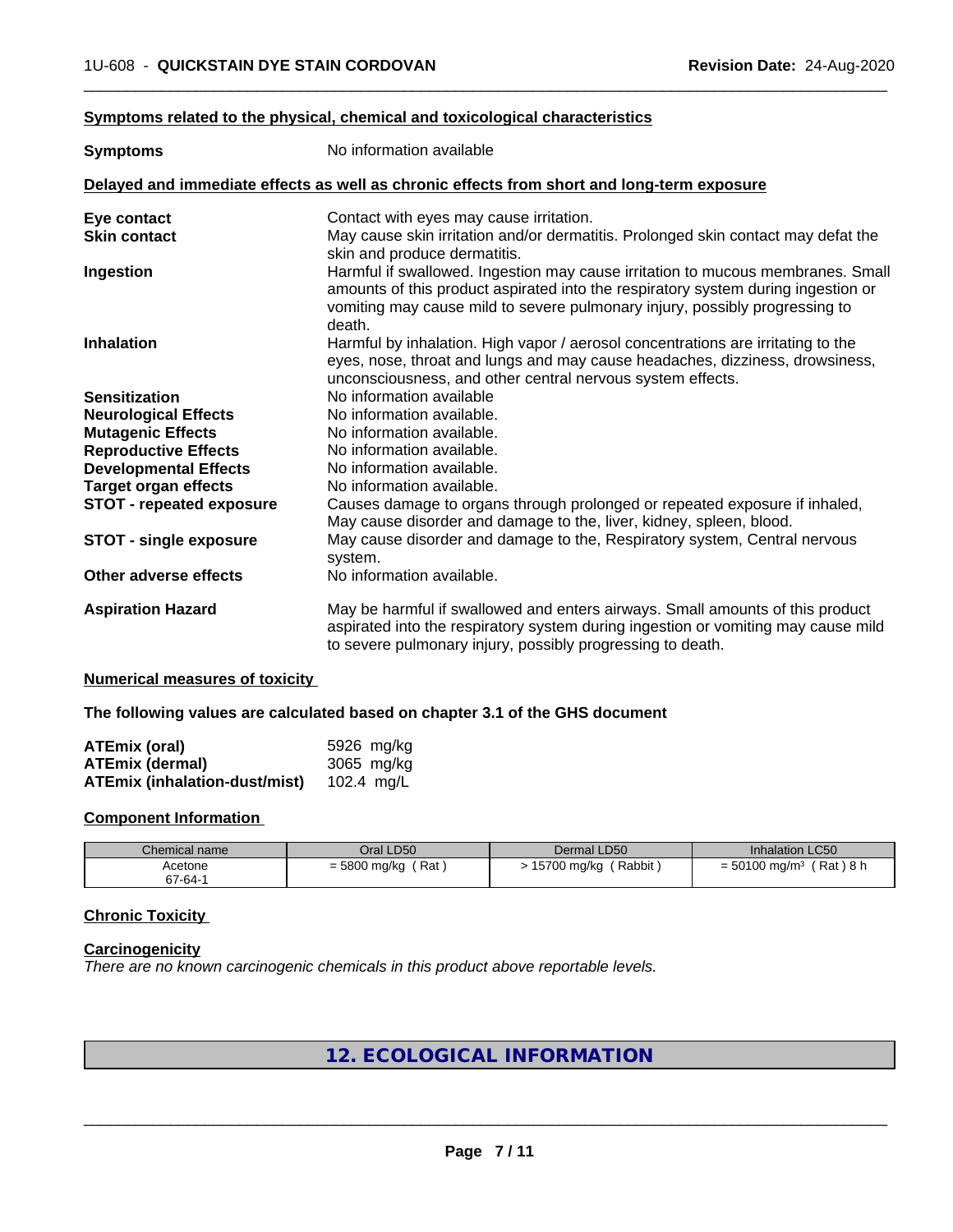$\overline{\phantom{a}}$  ,  $\overline{\phantom{a}}$  ,  $\overline{\phantom{a}}$  ,  $\overline{\phantom{a}}$  ,  $\overline{\phantom{a}}$  ,  $\overline{\phantom{a}}$  ,  $\overline{\phantom{a}}$  ,  $\overline{\phantom{a}}$  ,  $\overline{\phantom{a}}$  ,  $\overline{\phantom{a}}$  ,  $\overline{\phantom{a}}$  ,  $\overline{\phantom{a}}$  ,  $\overline{\phantom{a}}$  ,  $\overline{\phantom{a}}$  ,  $\overline{\phantom{a}}$  ,  $\overline{\phantom{a}}$ 

# **Ecotoxicity Effects**

The environmental impact of this product has not been fully investigated.

## **Product Information**

### **Acute Toxicity to Fish**

No information available

#### **Acute Toxicity to Aquatic Invertebrates**

No information available

#### **Acute Toxicity to Aquatic Plants**

No information available

#### **Persistence / Degradability**

No information available.

#### **Bioaccumulation**

There is no data for this product.

#### **Mobility in Environmental Media**

No information available.

# **Ozone**

Not applicable

## **Component Information**

#### **Acute Toxicity to Fish**

**Acetone** LC50: 8300 (Bluegill - 96 hr.) mg/L

### **Acute Toxicity to Aquatic Invertebrates**

Acetone EC50: 12600 mg/L (Daphnia magna - 48 hr.)

#### **Acute Toxicity to Aquatic Plants**

No information available

|                                | 13. DISPOSAL CONSIDERATIONS                                                                                                                                                                                               |
|--------------------------------|---------------------------------------------------------------------------------------------------------------------------------------------------------------------------------------------------------------------------|
| <b>Waste Disposal Method</b>   | Dispose of in accordance with federal, state, and local regulations. Local<br>requirements may vary, consult your sanitation department or state-designated<br>environmental protection agency for more disposal options. |
| <b>Empty Container Warning</b> | Emptied containers may retain product residue. Follow label warnings even after<br>container is emptied. Residual vapors may explode on ignition.                                                                         |
|                                | 14. TRANSPORT INFORMATION                                                                                                                                                                                                 |

**DOT**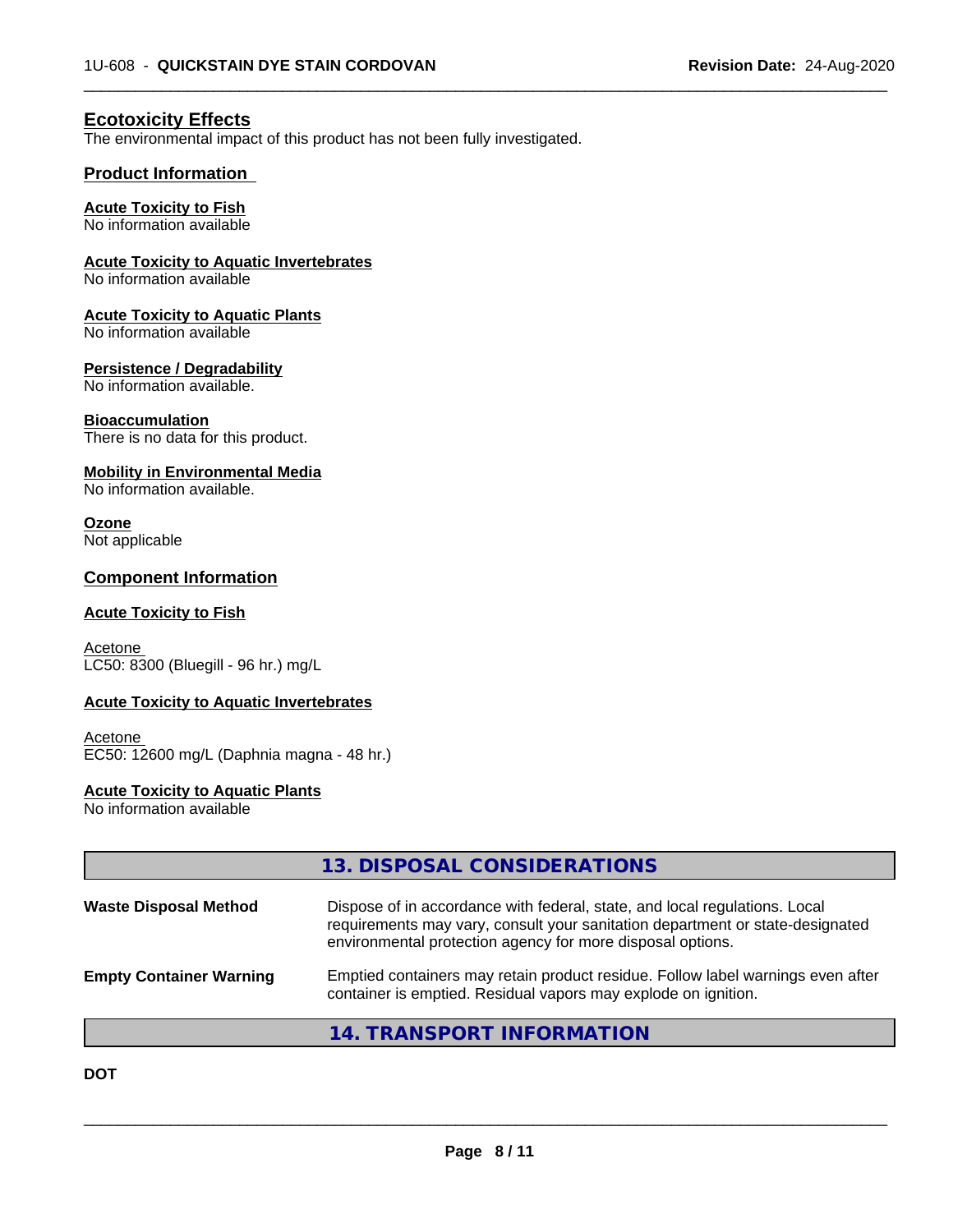| <b>Proper Shipping Name</b><br><b>Hazard class</b><br>UN-No.<br><b>Packing Group</b><br><b>Description</b> | <b>PAINT</b><br>3<br>UN1263<br>Ш<br>UN1263, PAINT, 3, II |
|------------------------------------------------------------------------------------------------------------|----------------------------------------------------------|
| ICAO / IATA                                                                                                | Contact the preparer for further information.            |
| IMDG / IMO                                                                                                 | Contact the preparer for further information.            |
|                                                                                                            | 15. REGULATORY INFORMATION                               |

 $\overline{\phantom{a}}$  ,  $\overline{\phantom{a}}$  ,  $\overline{\phantom{a}}$  ,  $\overline{\phantom{a}}$  ,  $\overline{\phantom{a}}$  ,  $\overline{\phantom{a}}$  ,  $\overline{\phantom{a}}$  ,  $\overline{\phantom{a}}$  ,  $\overline{\phantom{a}}$  ,  $\overline{\phantom{a}}$  ,  $\overline{\phantom{a}}$  ,  $\overline{\phantom{a}}$  ,  $\overline{\phantom{a}}$  ,  $\overline{\phantom{a}}$  ,  $\overline{\phantom{a}}$  ,  $\overline{\phantom{a}}$ 

## **International Inventories**

| <b>TSCA: United States</b> | Yes - All components are listed or exempt. |
|----------------------------|--------------------------------------------|
| <b>DSL: Canada</b>         | No - Not all of the components are listed. |
|                            | One or more component is listed on NDSL.   |

# **Federal Regulations**

| SARA 311/312 hazardous categorization |     |  |
|---------------------------------------|-----|--|
| Acute health hazard                   | Yes |  |
| Chronic Health Hazard                 | N٥  |  |
| Fire hazard                           | Yes |  |

#### **SARA 313**

Section 313 of Title III of the Superfund Amendments and Reauthorization Act of 1986 (SARA). This product contains a chemical or chemicals which are subject to the reporting requirements of the Act and Title 40 of the Code of Federal Regulations, Part 372:

*None*

#### **Clean Air Act,Section 112 Hazardous Air Pollutants (HAPs) (see 40 CFR 61)**

This product contains the following HAPs:

*None*

# **US State Regulations**

#### **California Proposition 65**

**AVIMARNING:** Cancer and Reproductive Harm– www.P65warnings.ca.gov

#### **State Right-to-Know**

| <b>Chemical name</b>                    | <b>Massachusetts</b> | <b>New Jersey</b> | Pennsylvania |
|-----------------------------------------|----------------------|-------------------|--------------|
| Acetone                                 |                      |                   |              |
| Chromate(1-), bis[2-(3-chlorophenyl)-2, |                      |                   |              |
| 4-dihydro-4-[2-[2-(hydroxy-kO)-5-(met   |                      |                   |              |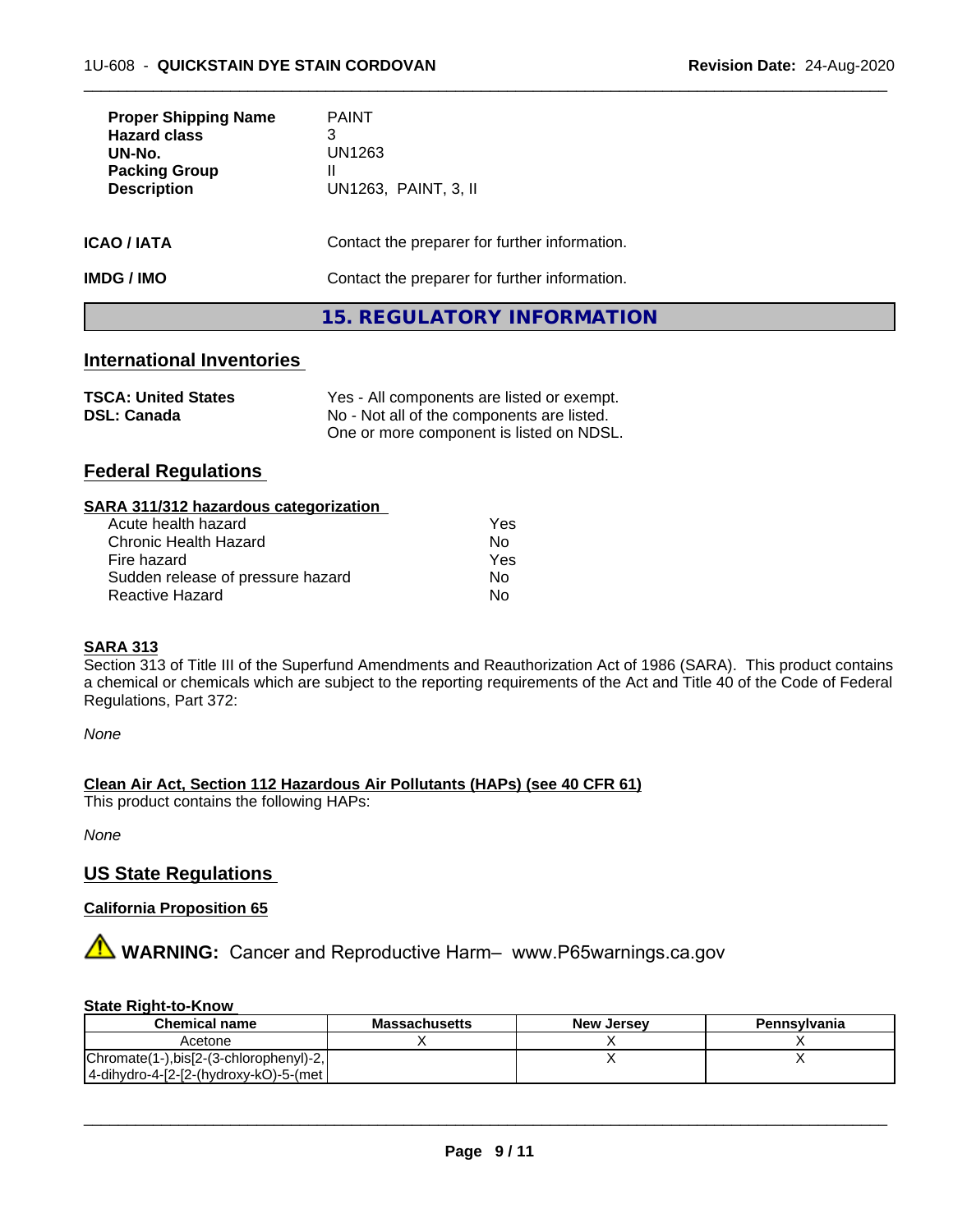| hylsulfonyl)phenyl]diazenyl-kN1]-5-met<br>hyl-3H-pyrazol-3-o                                                                                        |  |  |
|-----------------------------------------------------------------------------------------------------------------------------------------------------|--|--|
| Chromate(1-), bis[methyl<br>$ N-[7-(hydroxy-kO)-8-[2-[2-(hydroxy-kO)]$<br> )-5-(methylsulfonyl)phenyl]diazenyl-kN <br>1-1-naphthalenyloarbamato(2-) |  |  |

 $\overline{\phantom{a}}$  ,  $\overline{\phantom{a}}$  ,  $\overline{\phantom{a}}$  ,  $\overline{\phantom{a}}$  ,  $\overline{\phantom{a}}$  ,  $\overline{\phantom{a}}$  ,  $\overline{\phantom{a}}$  ,  $\overline{\phantom{a}}$  ,  $\overline{\phantom{a}}$  ,  $\overline{\phantom{a}}$  ,  $\overline{\phantom{a}}$  ,  $\overline{\phantom{a}}$  ,  $\overline{\phantom{a}}$  ,  $\overline{\phantom{a}}$  ,  $\overline{\phantom{a}}$  ,  $\overline{\phantom{a}}$ 

#### **Legend**

X - Listed

# **16. OTHER INFORMATION**

| HMIS               | Health: 1 | <b>Flammability: 3</b> | <b>Reactivity: 0</b> | $PPE: -$ |  |
|--------------------|-----------|------------------------|----------------------|----------|--|
| <b>HMIS Legend</b> |           |                        |                      |          |  |

- 0 Minimal Hazard
- 1 Slight Hazard
- 2 Moderate Hazard
- 3 Serious Hazard
- 4 Severe Hazard
- Chronic Hazard

*Note: The PPE rating has intentionally been left blank. Choose appropriate PPE that will protect employees from the hazards the material will present under the actual normal conditions of use.* X - Consult your supervisor or S.O.P. for "Special" handling instructions.

*Caution: HMISÒ ratings are based on a 0-4 rating scale, with 0 representing minimal hazards or risks, and 4 representing significant hazards or risks. Although HMISÒ ratings are not required on MSDSs under 29 CFR 1910.1200, the preparer, has chosen to provide them. HMISÒ ratings are to be used only in conjunction with a fully implemented HMISÒ program by workers who have received appropriate HMISÒ training. HMISÒ is a registered trade and service mark of the NPCA. HMISÒ materials may be purchased exclusively from J. J. Keller (800) 327-6868.*

 **WARNING!** If you scrape, sand, or remove old paint, you may release lead dust. LEAD IS TOXIC. EXPOSURE TO LEAD DUST CAN CAUSE SERIOUS ILLNESS, SUCH AS BRAIN DAMAGE, ESPECIALLY IN CHILDREN. PREGNANT WOMEN SHOULD ALSO AVOID EXPOSURE.Wear a NIOSH approved respirator to control lead exposure. Clean up carefully with a HEPA vacuum and a wet mop. Before you start, find out how to protect yourself and your family by contacting the National Lead Information Hotline at 1-800-424-LEAD or log on to www.epa.gov/lead.

| <b>Prepared By</b>      | <b>Product Stewardship Department</b><br>Benjamin Moore & Co.<br>101 Paragon Drive<br>Montvale, NJ 07645<br>800-225-5554 |
|-------------------------|--------------------------------------------------------------------------------------------------------------------------|
| <b>Revision Date:</b>   | 24-Aug-2020                                                                                                              |
| <b>Revision Summary</b> | Not available                                                                                                            |

Disclaimer

The information contained herein is presented in good faith and believed to be accurate as of the effective date shown above. This information is furnished without warranty of any kind. Employers should use this information only as a **supplement to other information gathered by them and must make independent determination of suitability and** completeness of information from all sources to assure proper use of these materials and the safety and health of employees. Any use of this data and information must be determined by the user to be in accordance with applicable **federal, provincial, and local laws and regulations.**